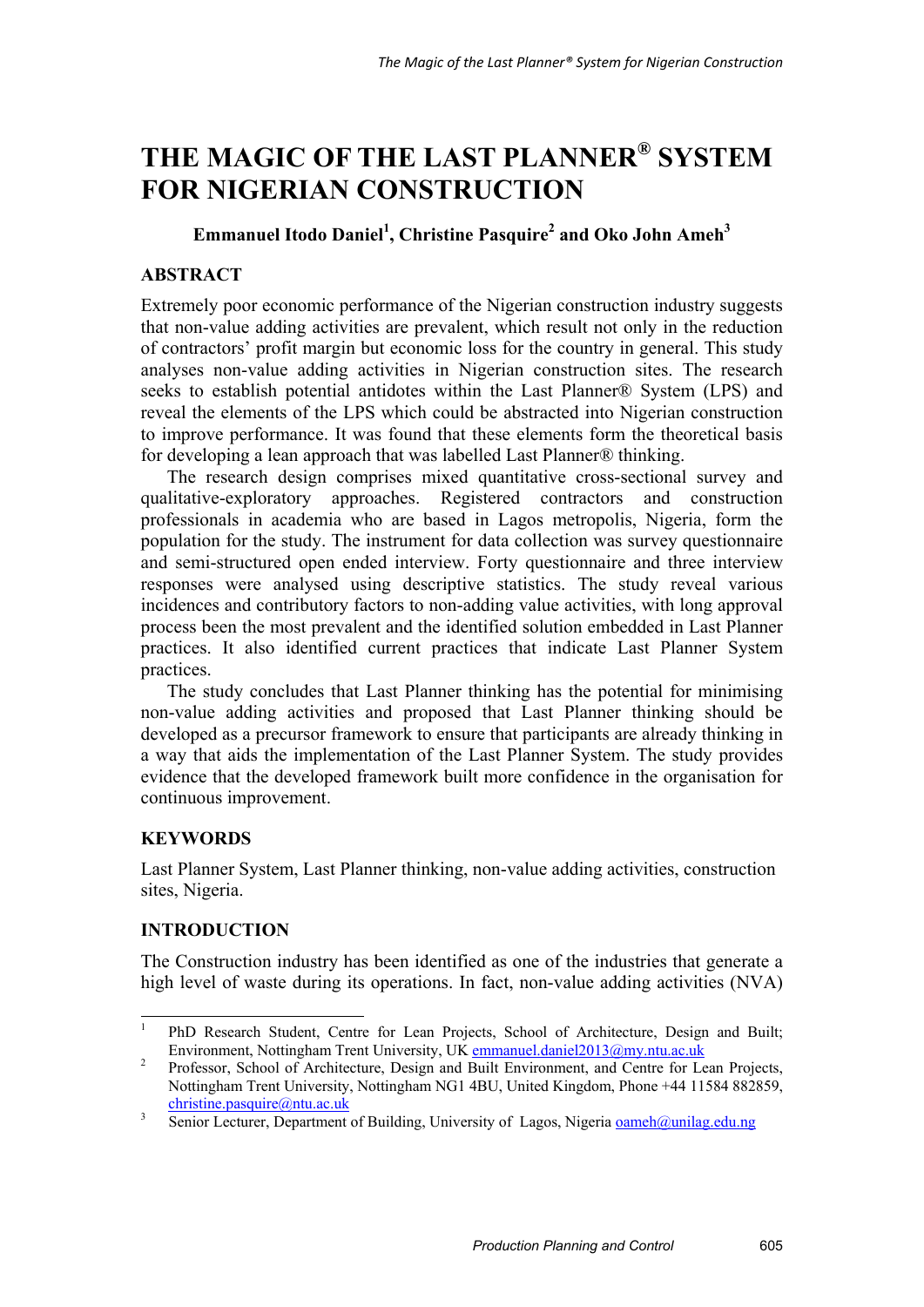in the construction process such as waiting time, material handling, over production, inventories, re-work and movement of workers all constitute waste which forms about 30% of construction cost (Koskela, 2000,). This additional cost reduces contractors' gain, and with the numerous competitors in the industry, contractors are been pressed to search for alternate ways to better their opportunities on every project. In view of this, Koskela, (2000) suggested that advanced construction methods that encourage improved coordination of the construction flow process, analyses and minimises waste (non-value adding activities), while also maximising values for the end users should be explored.

Lean construction is a production philosophy that encourages value maximisation and waste minimisation in construction. The Lean Construction Institute (LCI) defines lean construction "as a production management-based approach to project delivery". The approach is aimed at reducing waste in all forms from the construction process through conscious improvement of the work process to add value to the end users (Koskela, 2000; Pasquire and Conolly, 2002). To accomplish these, techniques such as "Just-In-Time" (JIT), and the "Last Planner System" among others are used. However, among these techniques the Last Planner System (LPS) is the most advanced and widely used in the construction industry with positive impact which seems like magic (Ballard, 2000, McGraw Hill Report, 2013)..

The LPS developed by Ballard and Howell focuses on reducing workflow uncertainty which was identified as a missing component in the traditional project management kit (Ballard and Howell, 2003). The 'magic' with the LPS is indeed countless. According to Thomas, *et al* (2002), Ballard and Howell, (2003), Salem *et al* (2006), the technique has potential to minimise uncertainty in the production process; thus making project programmes more certain, while also creating a flow in the production process. It was reported that the LPS not only increases the awareness of non-lean practitioners on lean but also has the highest level of future adoption due to its present benefits (McGraw Hill Report, 2013). The effects of its application on construction projects attest to this. For instance, the Neenan Company in the USA reduced its project time and costs by up to 30% by using these principles to improve workflow and facilitate a prompt approach to deviation from schedules (Egan, 1998). Similarly, Pacific Contracting of San Francisco also increased their annual turnover by 20% (Egan, 1998).

Although this system has been implemented in the United States, United Kingdom, Chile, Denmark, Indonesia, Brazil, and Peru among others with good outcomes (Ballard and Howell, 2003), it is still alien in the Nigeria construction industry with a low level of knowledge and implementation (Oladiran, 2008, Ahaikwo *et al*, 2012). Also, in Nigeria, NVA has been assumed to affect construction industry performance but the effect is not known due to little or no attention from researchers or contractors.

In view of these, this study examines non-value adding activities on construction sites in Nigeria, identifies current practices that indicate some development of Last Planner thinking in Nigeria while also examining the elements of the LPS that can be abstracted into the Nigeria construction industry to improve performance.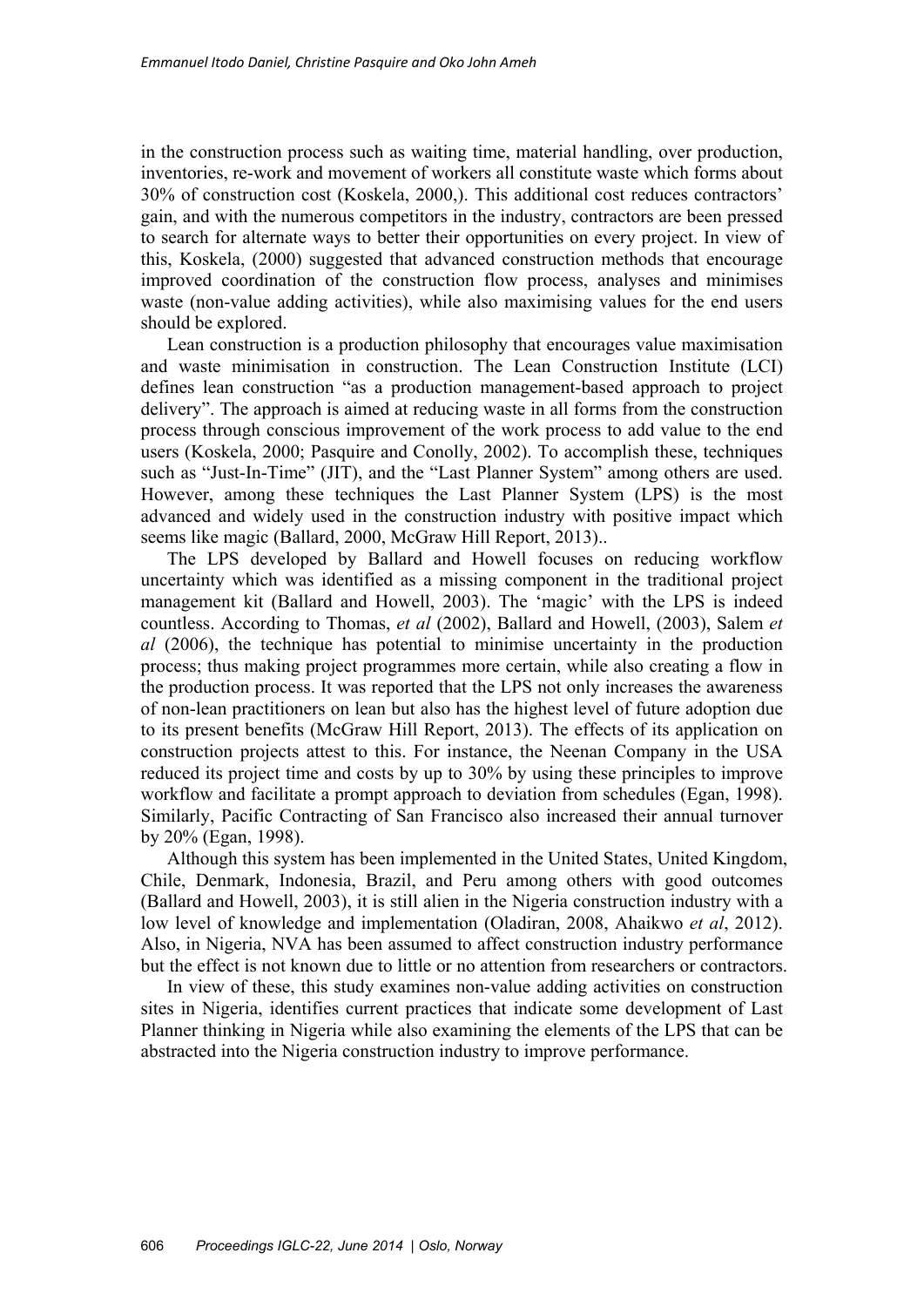#### **NIGERIA CONSTRUCTION INDUSTRY AND NON-VALUE ADDING ACTIVITIES**

The Nigeria construction industry plays a vital role in meeting the need of the nations' infrastructural and economic development. About 70% of the nation's capital investment goes into the construction industry annually (Dantata, 2008). However, its contribution to the nation gross domestic product (GDP) has been on the decline over the past three decades. In fact, in 2011, it was precisely 4.1% (Oluwasekeyi 2011). This decline has been attributed to numerous ills faced by the industry which include: wastage on site, not adopting new construction techniques, project abandonment, delay in project execution, poor quality work and low productivity, cost and time overrun, lack of coordination, and corruption among others, (Ajayi, *et al.* 2010; Adamu and Abdulhamid, 2012; Ameh and Daniel, 2013).

Past researches in Nigeria focus more on material wastage, (Ajayi, *et al*, 2010; Ameh and Daniel 2013). But such narrow and myopic view about waste has been criticised by lean construction researchers (Koskela, 2000). Considering the strategic position of the Nigeria construction industry as the topmost country among the emerging markets, all wheels must be set rolling to improve the sector's performance. It has been predicted that by 2025 65% of all construction activities will take place in the emerging market (PwC Real Estate, 2014)

## **NON-VALUE ADDING ACTIVITIES IN CONSTRUCTION**

There are different views as to what constitutes waste, however, in lean production; all non-value adding activities in the production process are termed as waste. Zhao and Chua, (2003), identified two major activities that occur in the production flow, these are non-value adding activities and value adding activities. According to Koskela, (2000) non-value adding activities (waste) "are those activities that take time, resources or space but do not add value" while value-adding activities are those activities that convert material and information towards that which is required by the customer. In view of this Koskela, (2000) suggested that non-value adding activities should be minimised if not eliminated from the production process. According to Thomas *et al,* (2002), the essence of eliminating or minimising non-value activities from the production process is to create better value for the consumer. Several causes of non-value adding activities have been identified in the literature (Alwi, *et al*, 2002; Zhao and Chua, 2003 and Ralph and Iyagba, 2012) some of which could manifest in the form of waiting time for instruction, unclear site drawing supplied to site, poor quality site documentation, poor design, design changes, slow drawing revision and unclear specification, poor coordination among project participants, poor planning and scheduling, unreliable equipment, late delivery of material to site and weather condition. Koskela, (2000) in his work classified these non-value activities based on their root causes into three, which are; the structure of the production system, the way production is controlled and the inherent nature of the production. This implies that most non-value adding activities have their antidote in the Last Planner System of production planning and control (Koskela, 2000).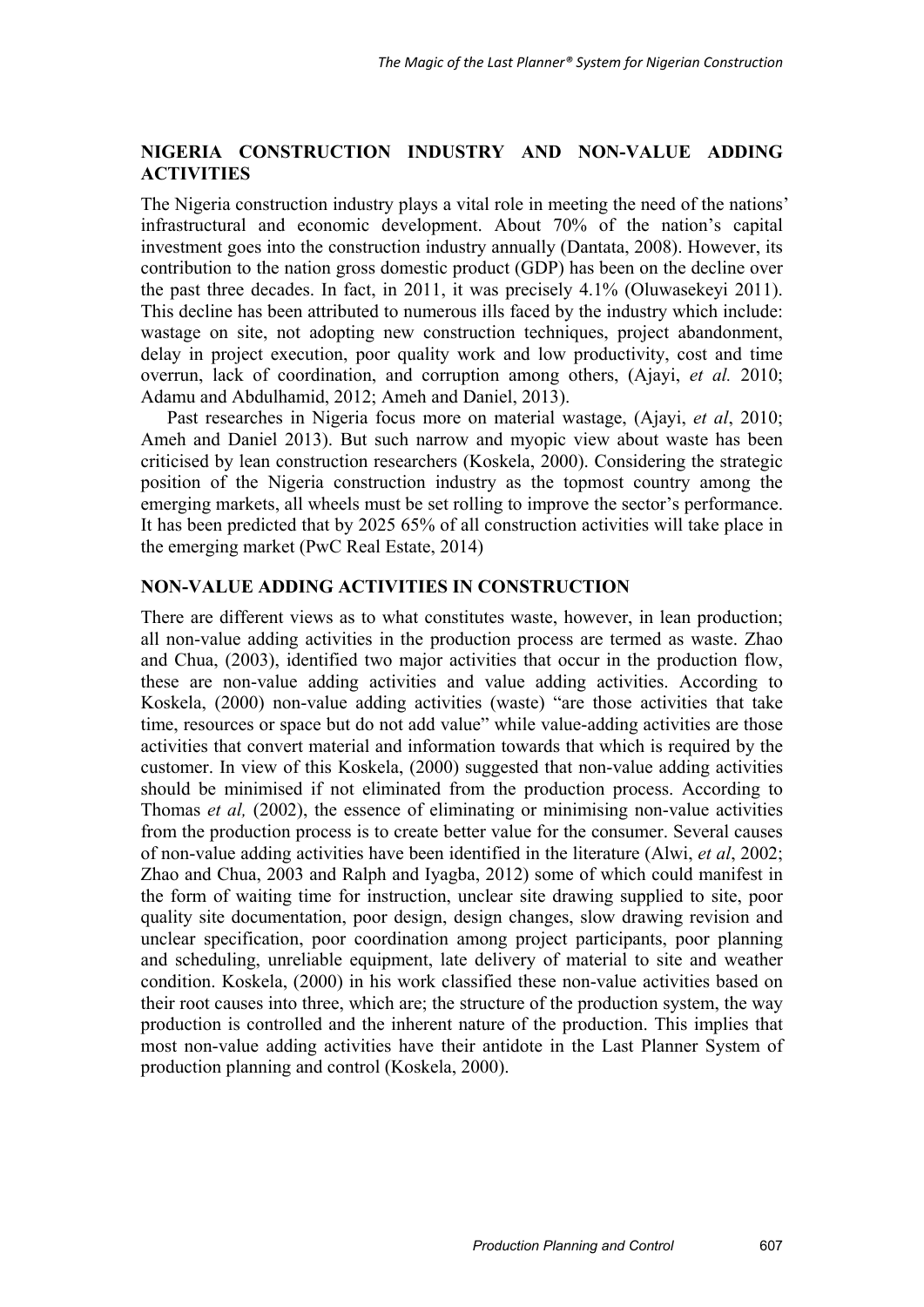#### **APPLICATION OF LEAN PRINCIPLES IN CONSTRUCTION**

The applications of lean principles in construction processes have received some levels of acceptance over the years as revealed by lean construction researches (Ballard and Howell 2003; Ballard *et al*, 2009). Although this is not without oppositions as some believe that lean principles are from the manufacturing industry and should not be applied directly in construction (Howell and Ballard, 1998). However lean construction researchers have maintained that both the construction and manufacturing industry are similar since they both produce product and services in addition to their sole aims of delivering value to their customers (Salem *et al* 2006.). According to Chee *et al,* (2009) the Toyota production system (TPS) has good application in the industry. For instance the application of the continuous improvement concept of TPS in construction process could entail; having weekly meetings, investigating why planned task is not completed, rejecting defective works, coordination meeting with subcontractors, use of lean construction techniques among others. Other TPS concepts such as top management commitment and the total quality concept could also be applied in construction to promote acceptance of suggestions and feedback from subcontractors. This implies that TPS principles have direct application in construction processes on site. More importantly, these principles have their applications in quality control and effective production planning and control on site. According to Koskela*,* (2000) construction projects are complex with many uncertainties which could lead to inefficiency. Effective planning and control are therefore the best approach in mitigating these uncertainties (Howell and Ballard, 1998). Planning defines the criteria for success while control causes an event to conform to plan (Ballard and Howell, 1998). To achieve this, an advanced planning tool such as the Last Planner System that relates project scheduling with planning has been suggested (Ballard and Howell, 2003).

#### **THE MAGIC OF THE LAST PLANNER® SYSTEM**

Last Planner technique was developed to minimise the uncertainty in the production process thus making project programmes more certain, while also creating a flow in the production process (Thomas *et al*, 2002; Ballard and Howell, 2003; Salem *et al*, 2006). In practice, the LPS helps in stabilizing production processes on construction sites through its basic principles and its impact on the production processes in construction seems 'magical' (Ballard, 2000, Mossman, 2012). The "Last Planner" is a person responsible for the weekly production plan and must always ensure that planned works are executed at the optimal level (Ballard, 2000, Mossman, 2012). The five basic systematic planning principle adopted in the Last Planner System are; allowing task to only start at optimal conditions, reducing task variability risk, emphasising continuous improvement in the production process, avoiding loss of time in production process, and ensuring all prerequisite assignments are ready to minimise inefficiency in the production system (Howell and Ballard, 1998; Ballard *et al*, 2009). This approach will not only reduce non-value adding activities but also enable the employee to be committed to the assigned task. However, this fit can only be achieved through the major component of the Last Planner System which includes; Master planning, Phase Scheduling, Lookahead Planning, Weekly Work Planning and Feedback statistics. Ballard, *et al*, (2009); Zamina and Pasquire, (2012) argued that whilst the function of the Last Planner System is to coordinate the production system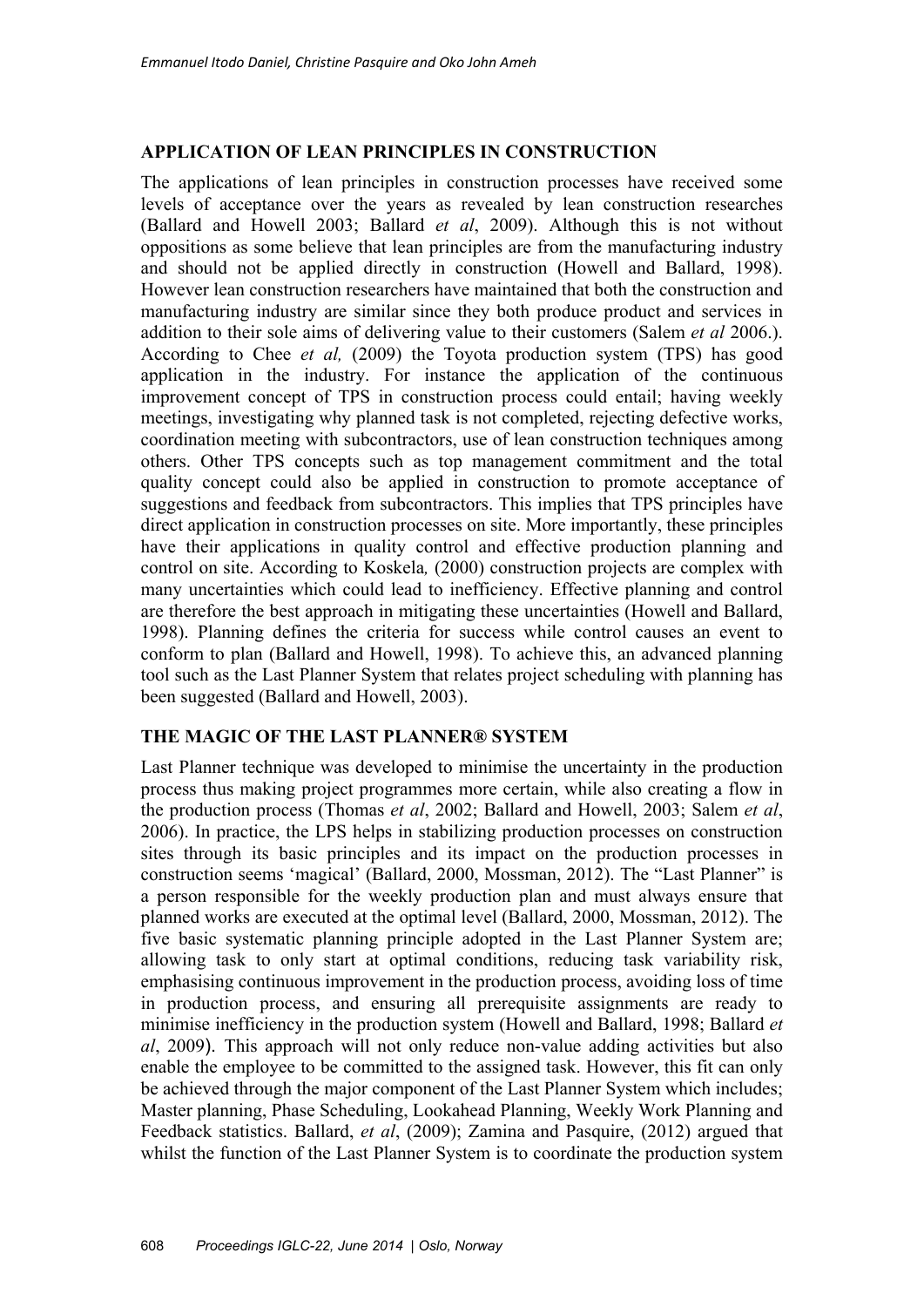in construction, the system also aids collaborative planning and team working. This implies that practical observation of Last Planner principles on site will be of great benefit to contractors and all construction professionals inclusively. According to Mossman, (2012) the Last Planner System helps in creating overriding improvement in project programme predictions, productivity, reduces project time and site accidents, increases profit, while giving due consideration for employee satisfaction. For instance through the application of the Last Planner System BAA UK, achieved 30% improvement in reconstruction time for airport runways and also developed a more predictable programme (Gil and Ward, 2011; Mossman, 2012). Furthermore, Koskela, (2000) assert that NVA can be minimized through effective planning and control using production control principles of the Last Planner System. All these demonstrate the potentials of the Last Planner System in stabilizing and eliminating efficiencies from the construction process.

#### **LAST PLANNER® THINKING DEFINED**

The concept of Last Planner thinking can be viewed as the underlining principles of the Last Planner System used in project planning and control. The Last Planner System has been implemented on many construction projects with good outputs, (Mossman, 2012), however, lean construction researchers have argued that implementing the system presents various challenges due to organisational culture and technological factors among others (Hamzeh and Bergstrom, 2010). In view of this, it was suggested that an implementation framework that encourages team work and continuous improvement should be developed within the organisation, which will help in better implementing the Last Planner System (Hamzeh and Bergstrom, 2010). Hamzeh and Bergstrom, (2010); Mossman, (2012), argued that such a framework must be embedded in the organisation, as anything contrary to this, might make employees to view the entire implementation of the Last Planner System as another managerial tool that will soon go into extinction. Hamzeh and Bergstrom, (2010) opined that the right framework to use in implementing the Last Planner System is to prepare the employee to develop the sense of willingness to learn from working together for continuous improvement. Last Planner thinking could therefore include organisational practices such as having meeting with contractors and subcontractors, reviewing sequence of planned work weekly or daily, rejecting defective works, receiving suggestions from employees and developing a system to monitor quality among others. Although the organisation may not enjoy the full benefits, but it could serve as a good framework for the implementation of the Last Planner System which could further reduce non-value activities on construction sites.

#### **RESEARCH METHODOLOGY**

Mixed research design that uses quantitative cross-sectional survey and qualitativeexploratory approach was used in collecting data from registered contractors and construction professionals in the academia based in Lagos metropolis, Nigeria. According to Bouma, (2000) combining the two strategies will not only provide two perspectives in answering the research aim and objectives of the study but could also increase the depth and quality of the overall research process and findings.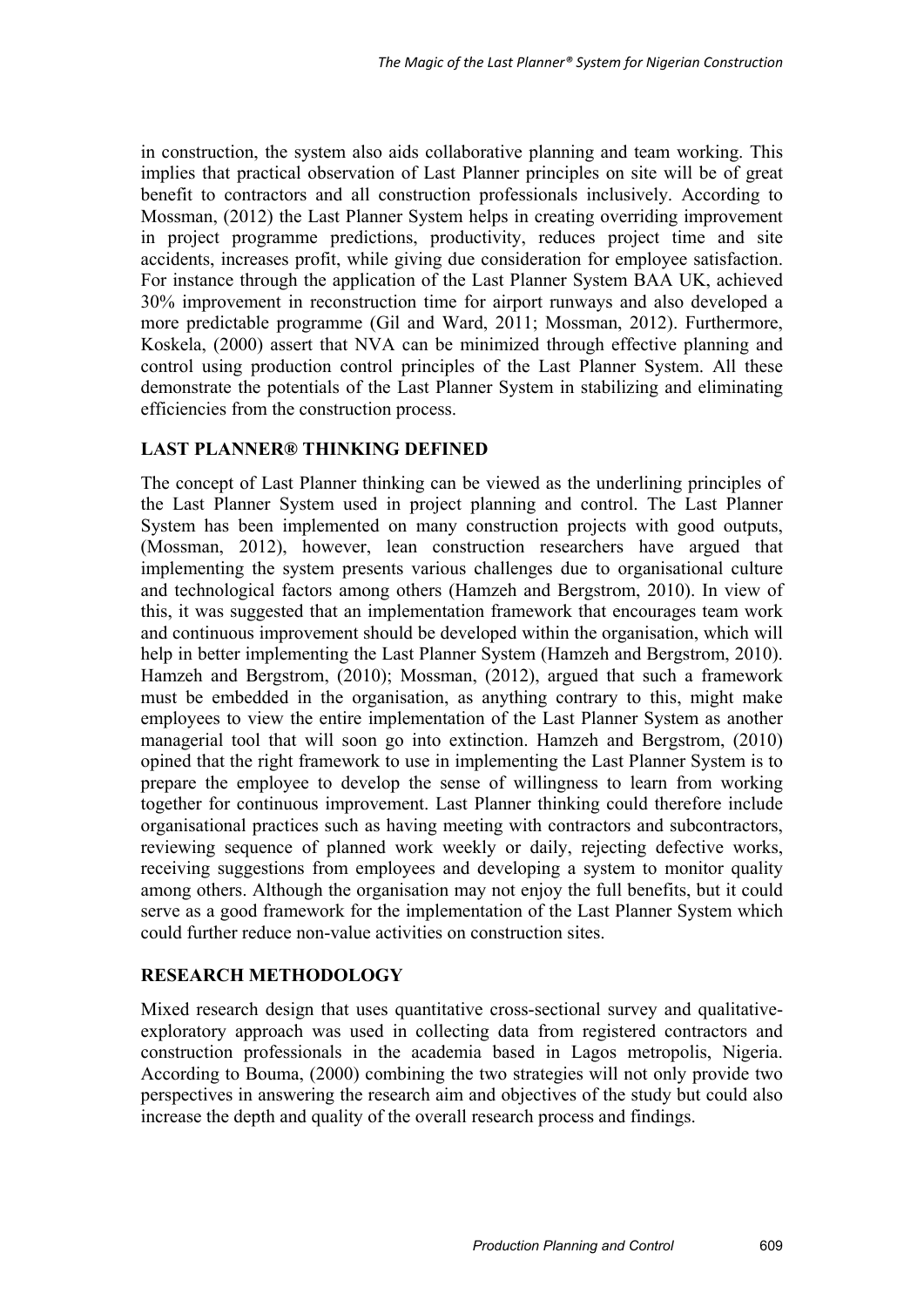Information and data for the study were obtained via questionnaire survey and semi-structured open ended interviews. The semi-structured open ended interview was combined with the questionnaire survey to obtain a detailed response from the respondents and to minimise bias to the study which is common with the questionnaire survey. Naoum, (2013) argued that, though questionnaire surveys provide opportunity to reach more respondents, it could also force respondents to choose from available alternatives which may not be a true reflection of their opinion. The survey instrument was divided into four major sections. The first section sought to know respondents background information to justify the credibility of the responses. Section two sought to know the frequency of occurrence of fifteen nonvalue adding activities identified from literature review of Koskela, (2000); Alwi, (2002); Ralph and Iyagba, (2012). Also, the respondents were required to rate fourteen contributory factors to non-value activities in section three. In the last section, the frequency of use of seventeen identified Last Planner practices on construction sites was ranked. All these were ranked using a five point Likert scale with 5 been the highest value.

The questionnaires were administered via email to construction manager, project managers, quantity surveyors, site managers, and construction professionals in the academia. The population for the study was further stratified by organisational affiliations (contracting and academia) and simple random sampling was subsequently employed. A total of seventy five (75) questionnaires were distributed and only forty responses were received. This represents an aggregate response rate of 53%. Three (3) respondents participated in the open ended structured interview. The analysis of the responses and results are presented as follows. It is worth to note that this finding is limited to Lagos metropolis alone, thus it may not be readily generalised for the entire Nigerian construction industry. However, Lagos has been considered as reflection of the Nigerian construction industry, since most construction companies have their head or branches offices in Lagos.

#### **RESULTS AND DISCUSSIONS**

#### **Respondents' organisation background**

The detail of the respondents showed that 82.5% are from contracting organisations while 17.5% are from the academia. This shows that the response is not limited to the construction site professionals alone but also brings to bear current academic knowledge of researchers on non-value adding activities and Last Planner practices. Furthermore, since the majority of the respondents are from contracting organisations, they should be able to provide reliable data for the study considering that non-value adding activities and any means to minimise them will be of interest to them. In terms of respondents experience in Nigeria construction industry, the result showed that 70% have over 5 years of experience. This implies that the respondents have sufficient construction experience in Nigeria, thus, information obtained on non-value adding activities can be adequately relied upon.

#### **Incidence of non-value adding activities on construction sites in Nigeria**

The analysis in figure 2 shows that majority of the respondents were of the opinion that all the listed non-value adding activities occur sometimes on construction sites in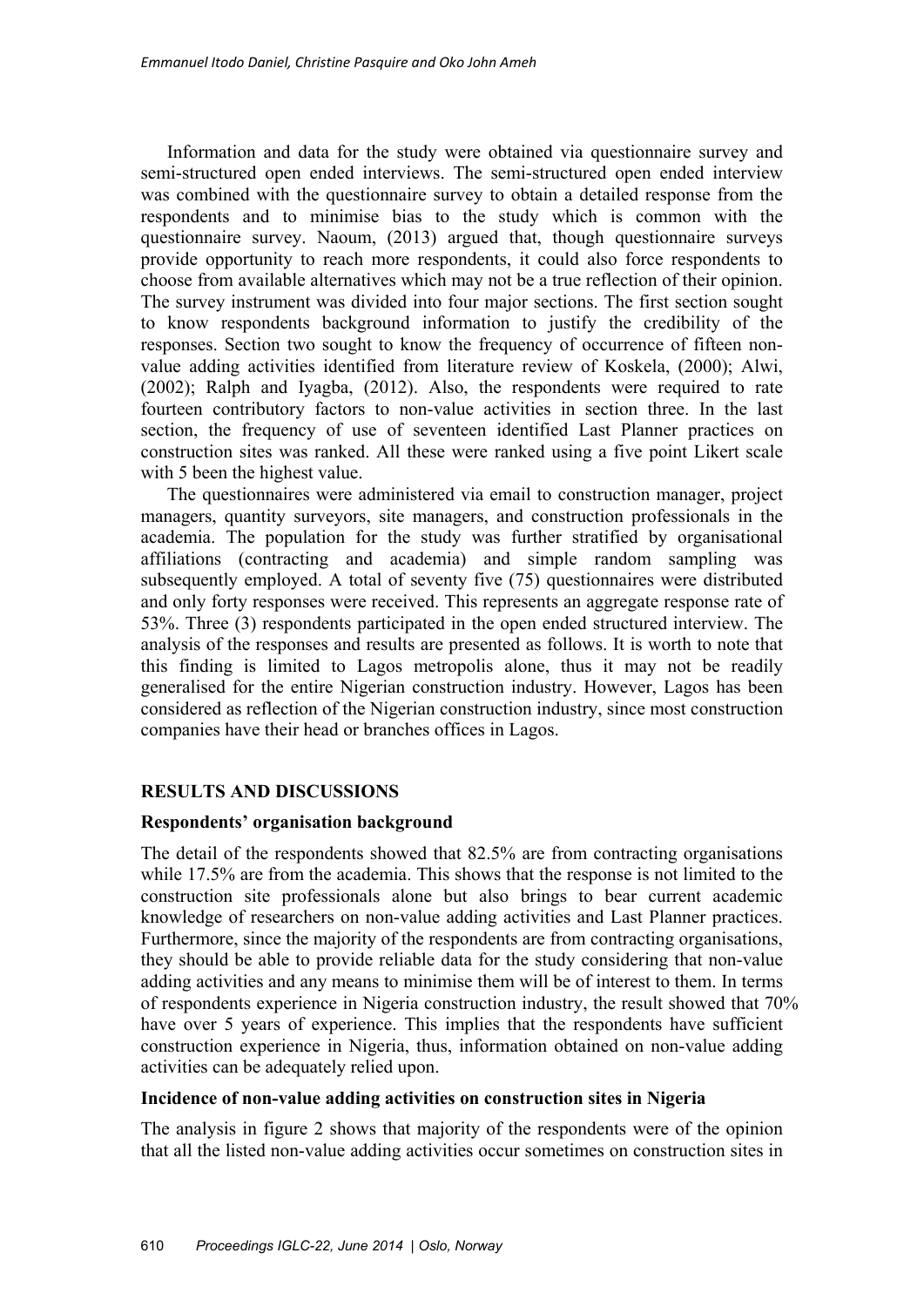Nigeria. This finding confirms the assumption, upon which this study is based; that non-value adding activities are prevalent on almost every construction sites in Nigeria. However, the frequency of their occurrence varies. These are; long approval process with 35% response, design changes and design errors with 12.5% each, and waiting for other crew to complete their task with 10% response. These findings agrees with previous study such as Alwi, (2002), Zhao and Chua, (2003), Ralph and Iyagba, (2012) where waiting for instruction, design changes, design errors and waiting for other crews among others were identified as non-value adding activities that occur on site. This frequent re-occurrence of long approval process as a non-value adding activity on construction site in Nigeria as shown in figure 1 could be attributed to the high level of bureaucracy, corruption, and lack of transparency in contract process. This argument is further supported by the findings of Olusegun *et al*, (2011) that lack of transparency and under payment of consultants are among the causes of corruption in Nigeria construction industry.

The impact of these five top ranked non-value adding activities on project performance in Nigeria cannot be overemphasized. For instance, Adamu and Abdulhamid, (2012) argued that the low profit margin currently experienced by contactors in the Nigeria construction could be due to the presence of non-value adding activities in the production process and called for the use of more lean approaches in execution of construction project. According to (Ralph and Iyagba, 2012) these NVA cause delays which is a major contributory factor to cost and time overrun of construction projects in Nigeria and further dents the image of the construction industry.



Figure 1: Analysis of incidence of non-value adding activities on construction sites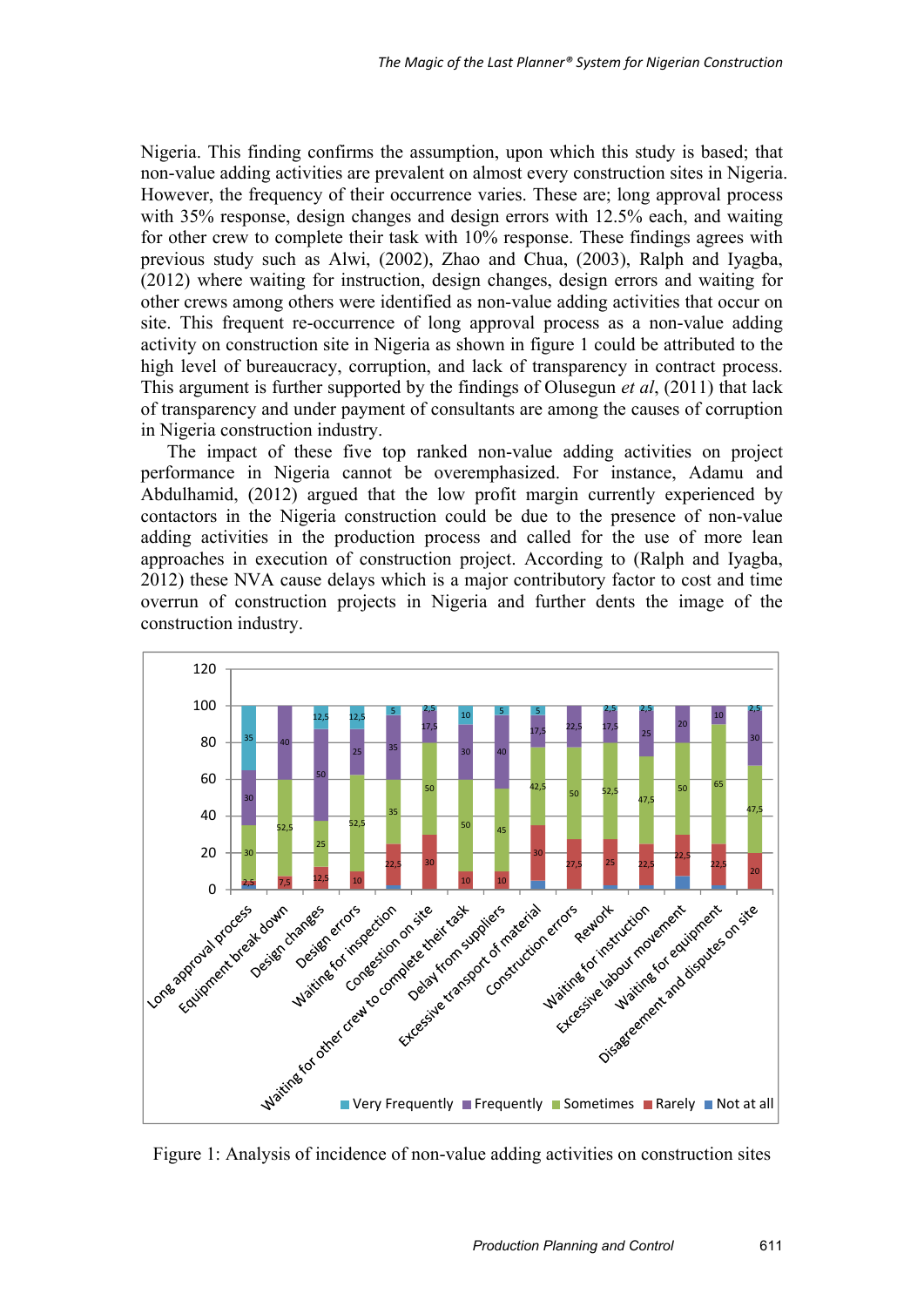#### **Rank order of contributory factors to non-value adding activities on sites**

The result of the analysis in Table 1 identified nine factors that have high contribution to non-value adding activities on construction sites. Furthermore, the view of the respondents in this study, on inadequate planning been the topmost factor contributing to the occurrence of non-value adding activities has shown that the antidote to non-value adding activities could be Last Planner System and Last Planner thinking. This is because the Last Planner System is one of the developed lean construction tools that help in project planning and control by removing uncertainty and creating flow in the production process (Ballard and Howell, 2003) equally important is the fact that lack of training ranks second among the factors. Although, this may not be the case in other developed countries, but in Nigeria the use of unqualified site operatives mostly in the bid to reduce cost is a common occurrence. The consequence of using such operatives on site, without the requisite training shows up in the replete of construction errors and rework on site thus, constituting non-value adding activities. According to Lekan and Munta, (2008), the number of trained and qualified artisan in Nigeria construction industry is on the decline.

| <b>Contributory factors</b>           | N  | <b>Mean</b> | <b>Ranking</b> |
|---------------------------------------|----|-------------|----------------|
| Inadequate project planning           | 40 | 4.08        | <b>I</b>       |
| Lack of training                      | 40 | 3.98        | $\overline{2}$ |
| Prolonged approval process            | 40 | 3.90        | 3              |
| Delay in payment                      | 40 | 3.88        | $\overline{4}$ |
| Disagreements between contractor,     | 40 | 3.80        | 5              |
| subcontractors and client             |    |             |                |
| Unrealistic schedules                 | 40 | 3.70        | 6              |
| Lack of team working                  | 40 | 3.59        | 7              |
| Unclear instruction from consultants  | 40 | 3.58        | 8              |
| Absence of flow in the construction   | 40 | 3.50        | 9              |
| process on site                       |    |             |                |
| Work interruption by the community    | 40 | 3.25        | 10             |
| Poor site layout                      | 40 | 3.25        | 10             |
| Non-involvement of site operatives in | 40 | 3.23        | 11             |
| the planning process                  |    |             |                |
| Imposition of decision by             | 40 | 3.15        | 12             |
| management on workers on sites        |    |             |                |
| Poor internet connection              | 40 | 2.75        | 13             |

Table 1: Ranked order of contributory factors to non-value adding activities on sites

## **Current practices that indicate Last Planner practices on construction sites**

The study sought to know the current practices on construction sites in Nigeria that indicate Last Planner thinking of the Last Planner System. The result is presented in figure 2 reveals three frequently used Last Planner ideas by the respondents on sites. With the majority of the respondents claiming to have frequent meetings with client, consultants, contractors and subcontractors, this could help in encouraging collaboration among the project participants thus creating a better platform for the implementation of the entire Last Planner System on the project for better outcome. According to Mossman, (2012) the Last Planner System helps in managing even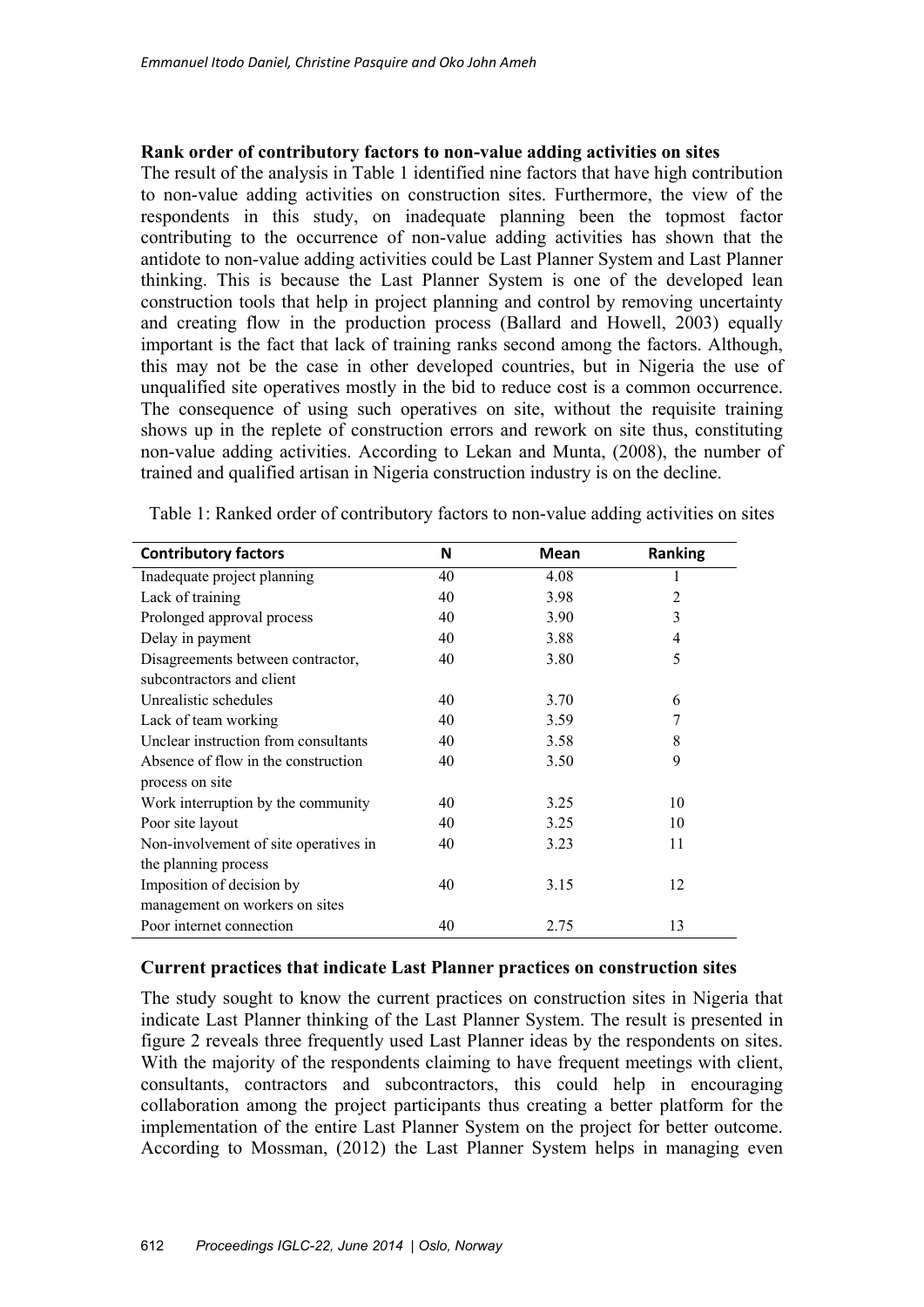complex relationships among project team members at all levels for optimal delivery of the project outcomes. In addition, the analysis reveals twelve other current practices that indicate Last Planner thinking which are sometimes adopted by the respondents. Although these practices are not observed or adopted regularly on construction sites now, the study has shown that such practices already exist within the construction processes on site in Nigeria. This will serve as a good platform or framework for the implementation of the Last Planner System on construction sites in Nigeria. According to Hamzeh and Bergstrom, (2010) for better implementation of the Last Planner System, a framework that encourages team working and continuous improvement should be developed by the organisation.



Figure 2: Current practices that indicate Last Planner thinking on construction sites

Furthermore, the study reveals two Last Planner thinking practices that are rarely adopted in the Nigeria construction industry. These are developing schedules that works backward and involvement of non-management staff in decision-making. The danger with such approach is that the management may not be able to gain the commitment of the site operatives. Ballard, (2000), argued that in order for site operative to make reliable promise and become committed to perform it, they must be involved in the planning and decision-making process.

#### **Interview Results on non-value adding activities and Last Planner practices**

The analysis of the interview result reveals the following measures that can minimise the occurrence of non-value adding activities; putting into practice what is planned, training and education, planning and scheduling of work, constant review of work and creation of coordinating unit within the organisation. All the respondents interviewed strongly believed that effective planning, team working and training could minimise the incidence of non-value adding activities. It can thus be argued that the suggested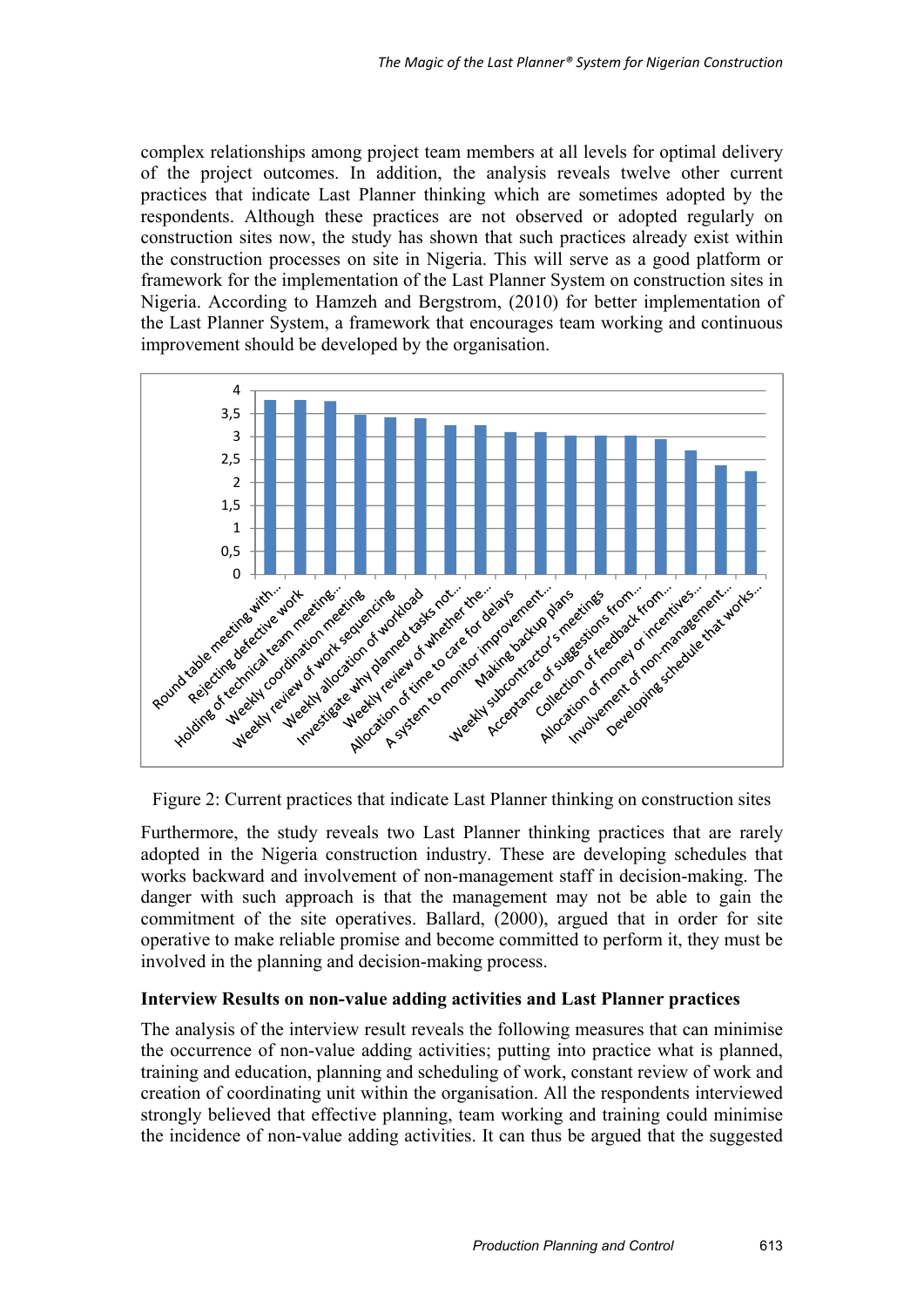means for minimising non-value activities are all imbedded in Last Planner principles. According to Koskela, (2000) non-value adding activities can be reduced through systematic planning approach such as allowing work to commence at optimal conditions, reducing task variability risk, emphasizing continuous improvement.

Also, the respondents' believed that the implementation of the Last Planner could help contractors in improving their profit margin. This could be true since the actual implementation of the Last Planner principles could help in minimising non-value adding activities that may affect contractors' profit. According Mossman, (2012) the Last Planner reveals problems early, as such, problems that could lead to cost and time overrun can be identified and addressed early thus, averting any overrun that might occur in the future. More interestingly, all the interviewees strongly believed that, implementing the Last Planner will aid effective planning and build clients' confidence in the project team. However, the respondents were of the opinion that the lack of willingness to accept change by Nigerian which has been termed as the "Nigeria construction culture" could slow the implementation of the Last Planner System.

#### **CONCLUSIONS**

The aim of this study was to examine how non-value adding activities manifest on construction sites in Nigeria and to show whether Last Planner practices could be adopted to minimise its occurrence. From the findings, the consensus by Nigeria construction industry professionals is that non-value adding activities are prevalent in construction process which they believe reduces contractors profit margin and manifest in various forms with long approval process, design changes, design error, and waiting for other crew to complete their task as the most prevalent. The study reveals inadequate project planning, use of unqualified workers and lack of training as the overriding contributory factors to non-value adding activities.

Although the study observed that there are current practices that indicate Last Planner thinking, which could assist in the implementation of the Last Planner System, but with the study identifying the lack of involvement of non-management staff in decision making by contractors, in addition to "Nigeria construction culture" of not accepting change among other things, could delay the implementation of the Last Planner System.

But on a positive note, majority of the contractors and construction professionals strongly believe there are benefits in implementing the Last Planner, which they identified to include; reduction in cost and time, overrun, improved contractors' profit margin, reduced non-value adding activities, and building client confidence on the project team. This could mean a high prospect for implementing the Last Planner System in Nigeria construction industry

The study recommends that contractors and their construction managers should pay keen attention to the prevalent non-value adding activities during planning to minimise their occurrence at construction stage while not neglecting the involvement of first line managers and site operative in the planning process. It is suggested that future study should attempt full implementation of all elements of the Last Planner System since the present study confirmed some elements of LPS in the construction process.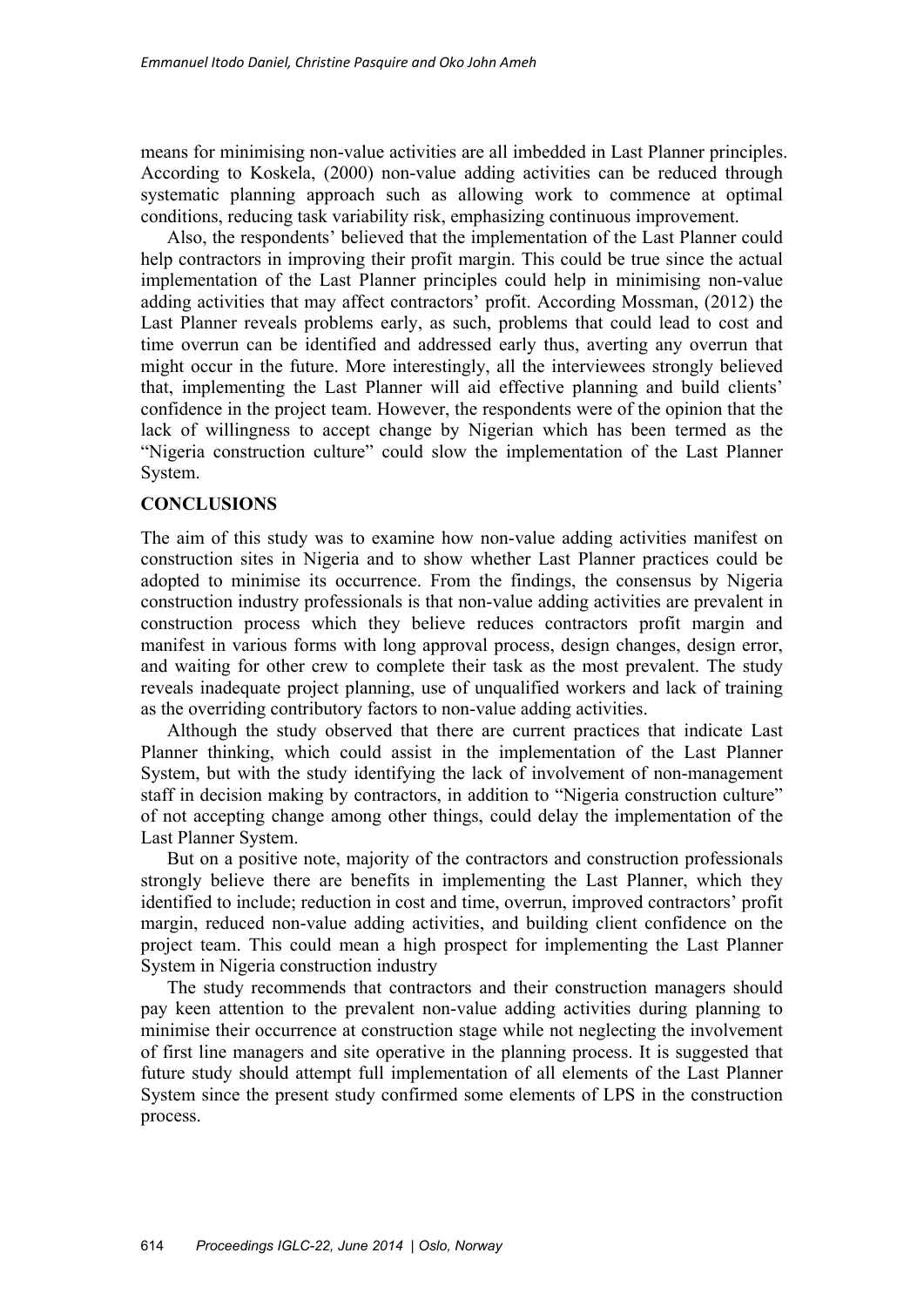The study proposed that Last Planner thinking should be adopted as a precursor framework for implementing the Last Planner System, as evidences from this investigation shows that such a framework could build more confidence in the organisation for continuous improvement and help in improving organisational culture towards wasteful practices on sites. With such framework been full developed in an organisation, the implementation of the Last Planner System could be enhanced.

#### **REFERENCES**

- Adamu, S., and Abdulhamid, R. A., (2012). Lean Construction Techniques Implementation in Nigeria Construction Industry. *Canadian Journal on Environment, Construction and Civil Engineering (3) 4 Pp.186-192*
- Ahiakwo, O., Oloke, D., Suresh, S., and Khatib, J. A., (2012). Critical Review of the Potential for the Implementation of Lean in the Nigerian Building Industry. *Proceedings of the 4th West Africa Built Environment Research (WABER) Conference, Abuja, Nigeria Pp.133-146.*
- Ajayi, O.M, Ogunsanmi, O.E., Ajayi, K.A., and Ofili, M, (2010) Factors Affecting the Performance of Contractors' on Construction Projects in Lagos State, Nigeria, *Proceedings of the Construction, Building and Real Estate Research Conference of the Royal Institution of Chartered Surveyors,*
- Alwi, S., Hampson, K.D., and Mohamed, S.A., (2002). Non Value-adding activities in Australian Construction Projects. Proceedings of International Conference on Advancement in Design, Construction, Construction Management and Maintenance of Building Structure, Bali.Pp.20-34
- Ameh, O.J and Daniel, E.I, (2013). "Professionals' views of material wastage on construction sites and cost overruns." *Organization, Technology and Management in Construction, An International Journal 5(1)2013 pp.747-752*
- Ballard, G., and Howell, G. A., (2003). An Update on Last Planner [online]. Lean Construction Institute. Available at: http://www.leanconstruction.dk/media/16974/An%20 Update%20on%20Last%20Planner.pdf [Accessed: 10/02/2013]
- Ballard, G., Hammond, J., and Nickerson, R. (2009). Production Control Principles. *Proceedings of the 17th Annual Conference of the International Group for Lean Construction, 15-17th July, 2009, Taipei, Taiwan.*
- Ballard, H. G. (2000). The Last Planner System of Production Control. [online] Doctoral dissertation, the University of Birmingham. Available at: http://wvvw.leanconstruction.org/pdf/ballard2000-dissertation.pdf
- Bouma, G.D, (2000). The research process. 4th edn. London, Oxford UK: Oxford University Press
- Chee, T. M., Raphael, B., and Pheng, L. S. (2009). Lean Construction Principles and their Practice in Singapore. Construction Information Quarterly, 11(1),
- Dantata, S.A., (2008). General Overview of the Nigerian Construction Industry. M.Sc. Thesis in Massachusetts Institute of Technology, Cambridge, USA.
- Egan, J., (1998). Rethinking Construction [online] Available at: http://www.constructingexcellence.org.uk/pdf/rethinking%20construction/rethinking\_con struction\_report.pdf [Accessed: 10/2/2014]
- Gil, N. and Ward, D. (2011). Centre for Infrastructure Development Technical Report No. 1 Manchester Business School, the University of Manchester CID [online] Available at: https://research.mbs.ac.uk/infrastructure/Portals/0/docs/Leadership%20in%2 0Megaprojects%20and%20Production%20Management%20Lessons%20from%20the%2 Accessed: 14/02/2014]